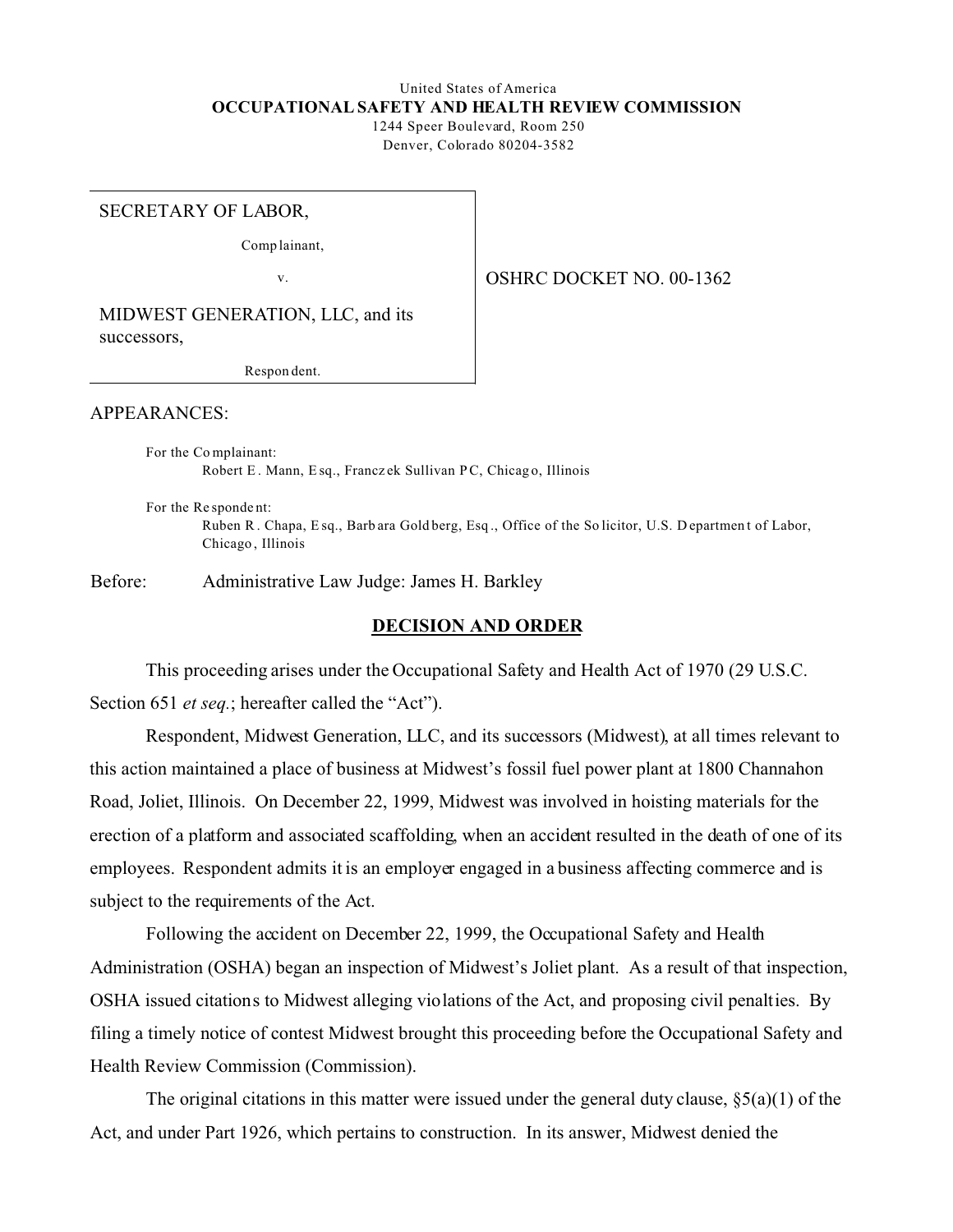applicability of the cited standards, maintaining that it was not in the construction industry. On February 14, 2001, this judge granted Complainant's motion to amend the citations; Complainant was given leave to allege, in the alternative, violations of the general industry standards at Part 1910.

On March 6-7, 2001, a hearing was held in Chicago, Illinois. At the hearing, Midwest withdrew any contention that its employees were not engaged in construction (Tr. 327). The parties have submitted briefs on the issues cited under Part 1926, noting that the alternative charges under Part 1910 are now moot (Complainant's Post-Hearing Brief, p. 2). Also at the hearing, Complainant moved to amend willful citation 2, item 2 to delete allegations relating to the provision of radios to all affected employees (Tr. 326). The amendment to citation 2, item 2 was approved in this judge's Order of April 12, 2001, and is reflected in the text below.

#### **Facts**

Lennard Coleman, Midwest's corporate vice president, testified that Midwest acquired its Joliet plant from Commonwealth Edison of Illinois (ComEd) on December 15, 1999, seven days prior to the OSHA inspection (Tr. 346). According to Mr. Coleman, during its pre-purchase inspection of the ComEd plant, Midwest discovered that the plant contained seamed reheat piping. Coleman stated that seamed piping, which was commonly used during the 1960s, has since been found to be hazardous. Defects in the seam welding have resulted in catastrophic failure of such piping in certain instances (Tr. 350-54). In conjunction with its purchase of the ComEd plant, therefore, Midwest arranged for a contractor, BMW, to replace seamed reheat piping in the plant (Tr. 354). BMW, in turn, entered into a subcontract with United Goedecke to perform portions of the required work (Tr. 355).

William Hibler, Midwest's maintenance planner, had in excess of 23 years experience with ComEd (Tr. 284). Hibler was the maintenance planner with ComEd for six years prior to Midwest's acquisition of the plant (Tr. 283-84). As maintenance planner, Hibler acts as liaison between the construction and maintenance crews, planning outages and assigning workers as needed (Tr. 284-85). Hibler testified that he was aware that the reheat pipes were being changed out; his role in the project was to assign Midwest employees to run the "chugger" for United Goedecke (Tr. 287-88, 292-93). Goedecke needed the chugger, a pneumatic winch, to lift 25' wooden I-joists from the ground to the eighth floor, where they were going to be used to construct scaffolding around a boiler (Tr. 31, 34, 43- 44, 60, 64, 169, 272). The chugger, belonged to Midwest; Midwest's policy was to allow only its own employees to operate its equipment (Tr. 310). On December 21, 1999, Hibler called Mike Marunde, supervisor of the predictive maintenance department [PDM](Tr. 190-91), and told him that he needed someone from his crew to run the chugger (Tr. 215-16, 295). Goedecke, however, was not ready to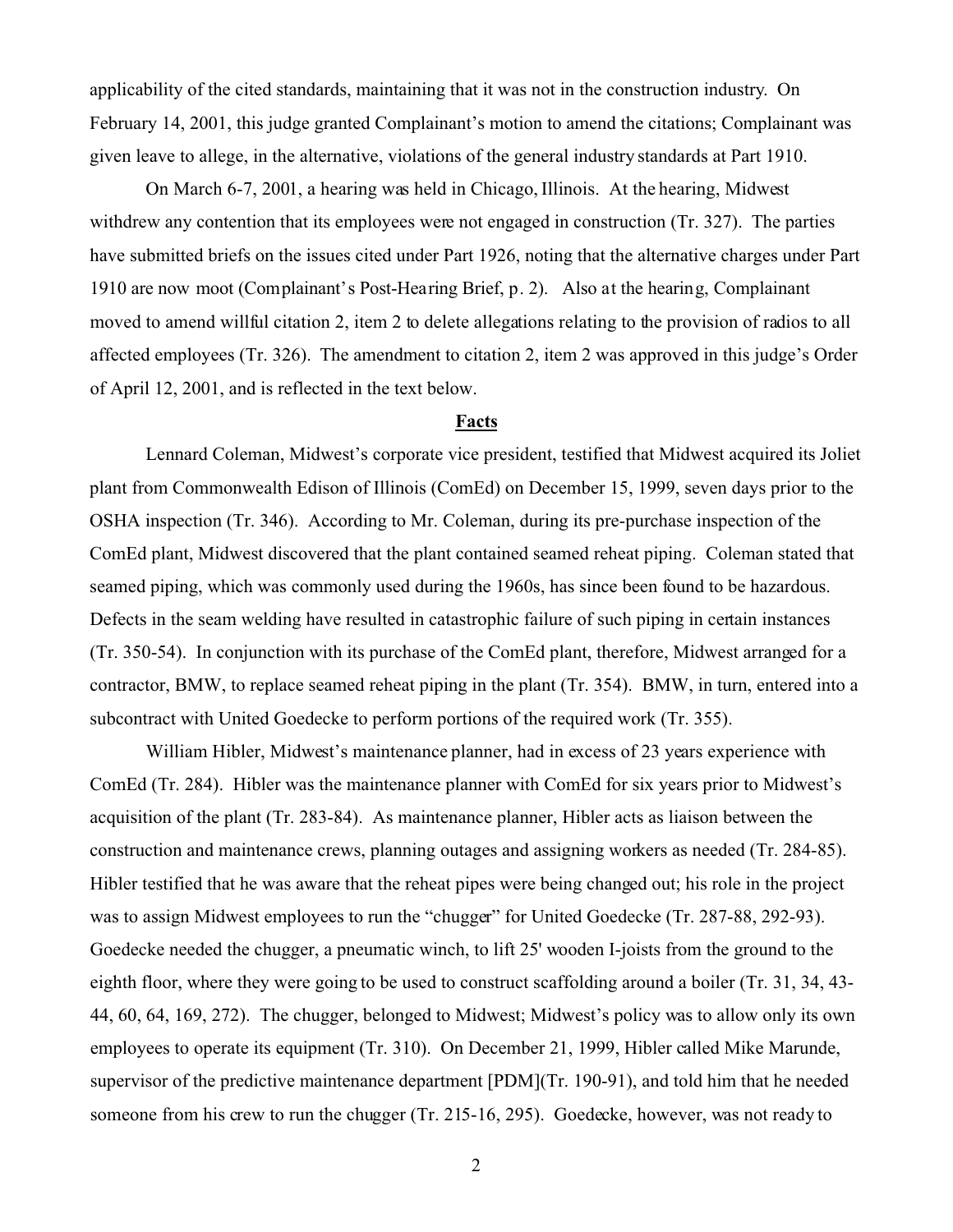used the chugger until the following day, December 22 (Tr. , 245). When Hibler called the PDM that morning, Eugene Jagodzinski, an A-mechanic with the PDM group answered (Tr. 256, 268, 288-89). Jagodzinski agreed to meet with United Goedecke to see what assistance they needed (Tr. 217, 295).

Jagodzinski has been an A-mechanic in mechanical maintenance for 22 years (Tr. 265). Jagodzinski testified that it was customary for the mechanics to run equipment, such as fork lifts and cranes, for outside contractors (Tr. 268). He has run the chugger approximately a dozen times in the past (Tr. 274). Jagodzinski stated that after he got the call from Hibler, he and two other mechanics with the PDM group, Anthony Panega, an A-mechanic/welder with 21 years experience, and Mike Ready decided to work together on the job (Tr. 269, 314). The three stopped by the maintenance shop to pick up radios and to ask Hibler's permission to work together assisting United Goedecke (Tr. 270).

Hibler approved the participation of all three employees on the job: one to work on the eighth floor; one to run the chugger; and one to act as signal man from the ground floor (Tr. 271, 307). Hibler stated that he trusted Jagodzinski's assessment of the job, and that it was common for Midwest to use its own employees as signal men (Tr. 308).

Jagodzinski and Ready went on to meet with Goedecke's personnel, while Panega went up to the eighth floor (Tr. 257, 271-72, 315). Goedecke's representative told Ready and Jagodzinski that they were going to be lifting wooden I-joists up the chugger bay, *i.e.* the open area measuring approximately 10 by 12 feet located between 71 and 72 boiler, to the eighth floor (Tr. 33, 257-58; Exh. C-28). Ready was to work on the ground (Tr. 36). Panega would act as the radio signal man on the eighth floor, relaying instructions to Ready on the ground floor (Tr. 37-38, 315). Jagodzinski would run the chugger from its platform on the second floor (Tr. 34, 256).

In lifting the joists, Ready, and/or a Goedecke employee on the ground floor attached a sling to a joist using a choker hitch (Tr. 36, 159, 258, 316; Exh. C-24). [To rig a choker hitch, the rigger wraps the sling around the object to be lifted, in this case, an I-joist, and then threads one end of the sling through a loop sewed into the end of the sling; the sling forms a noose around the joist (Tr. 105, 316; Exh. C-22). The loop in the other end of the sling is then attached to the chugger's hook and tackle (Tr. 39, 258; Exh. C-25).] When Panega radioed Ready to send a load up, Ready signaled Jagodzinski with his hands, and Jagodzinski raised the I-joist until it hung vertically from the choker down the chugger bay (Tr. 259, 316). Ready then signaled Jagodzinski to stop the chugger so that a 25 foot tag line could be attached to the joist (Tr. 259). When Ready gave him the signal, Jagodzinski resumed winching the joist up (Tr. 45, 259, 316). Ready watched the joist go up (Tr. 207-08). When Panega radioed Ready to stop, Ready would go into the chugger bay, where he could been seen by the winch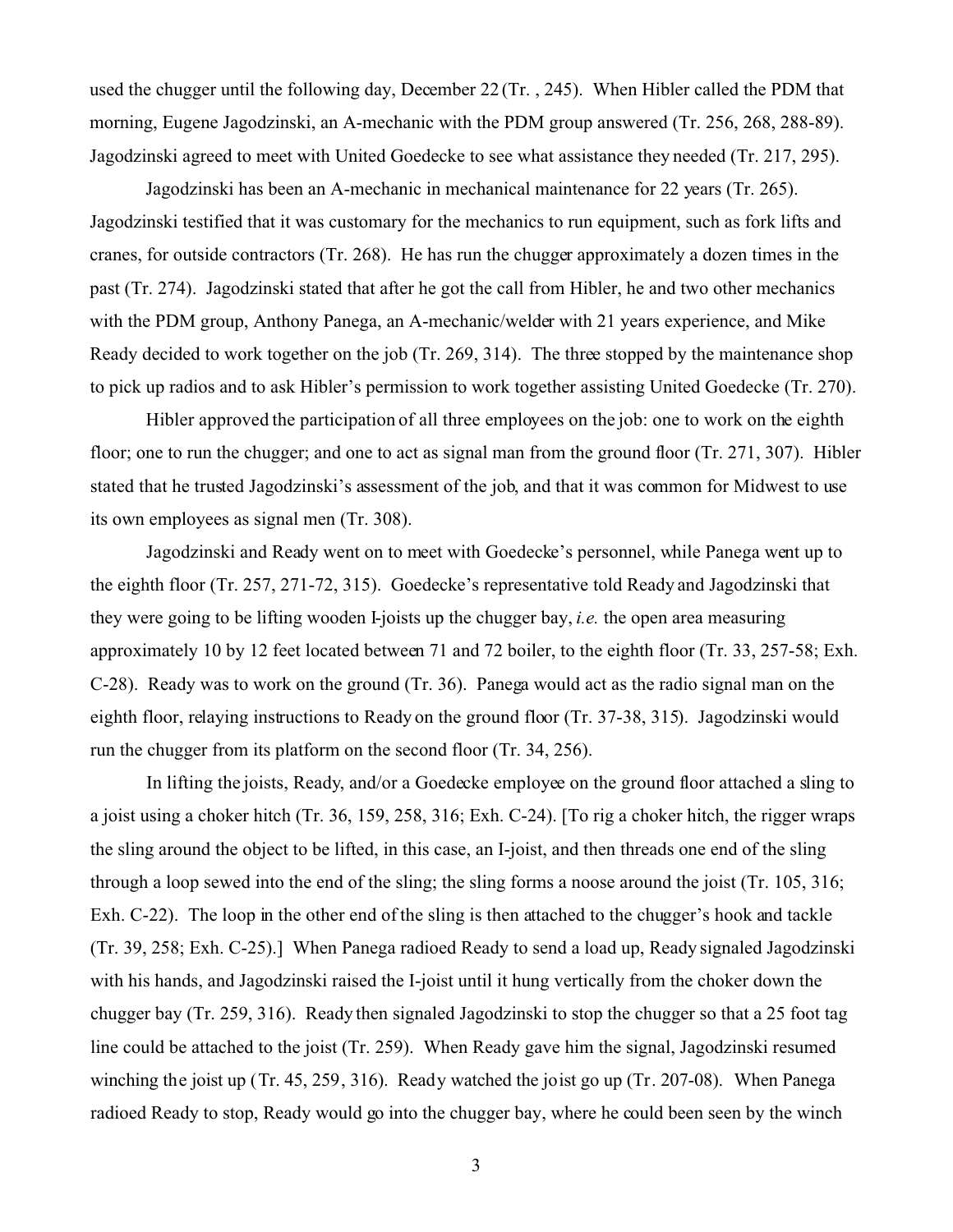operator, and signal him in turn (Tr. 45, 187 259, 316). Two Goedecke employees on the eighth floor would snag the I-joist and pull it on to the eighth floor landing (Tr. 45, 187). The chugger's hook and tackle were then lowered for the next joist, which had, in the interim, been cinched into a second sling (Tr. 35-36, 260).

After seven or eight joists were successfully hoisted in this manner, the last joist slipped out of the choke and fell down the chugger bay, striking Mike Ready and killing him (Tr. 41, 50, 317).

# **Alleged Violation of §1926.251** *et seq.*

# **Serious citation 1, item 1** alleges:

29 CFR 1926.251(a)(6): Each day before being used, the sling(s) and all fastening(s) were not inspected for damage or defects by a competent person designated by the employer:

a. On or about December 22, 1999, at the chugger/winch/drum hoist between number 71 and number 72 boilers, two nylon slings used to lift I-joists (25 feet) were not inspected before they were used.

# **Serious citation 1, item 2** alleges:

29 CFR 1926.251(e)(1)(ii): Synthetic web sling(s) were not marked or coded to show the sling's rated capacities for the type of hitch used:

a. On or about December 22, 1999, at the chugger/winch/drum hoist between number 71 and number 72 boilers, two nylon slings used to lift I-joists did not have rated capacities or type of material marked or affixed to them.

# **Serious citation 1, item 3** alleges:

29 CFR 1926.251(e)(8)(iii): Synthetic web sling(s) were not immediately removed from service when snags, punctures, tears, or cuts were evident:

a. On or about December 22, 1999, at a chugger/winch/drum hoist, a torn nylon web sling used to lift I-Joists had not been removed from service.

## *Facts*

United Goedecke provided the two cited synthetic web slings, which were 14 and 20 feet long respectively (Tr. 35, 62). It is undisputed that the cited slings were not marked with their rated capacities (Tr. 47, 87). Visible tears were apparent in one of the slings in use on December 22, 1999 (Tr. 45-46; C-22).

Midwest admits that no one from Midwest inspected the slings, unless one of the hourly employees took it upon himself to perform the inspection (Tr. 47). Mr. Hibler did not know whether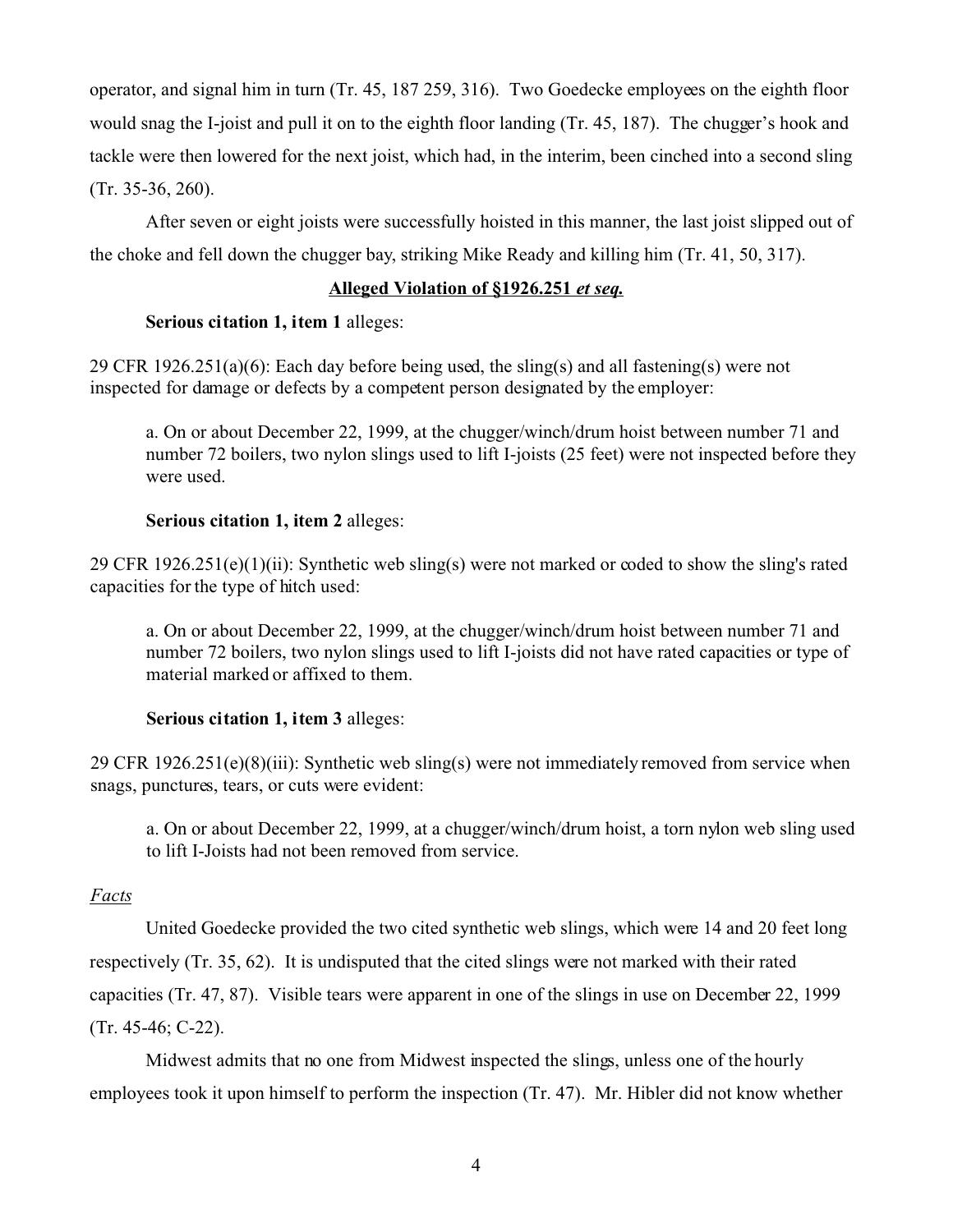the slings were inspected; but testified that, generally, Midwest does not inspect other contractor's equipment (Tr. 298). Neither Mr. Panega nor Mr. Jagodzinski inspected the slings before using them in conjunction with the pneumatic winch (Tr. 61, 68). OSHA Compliance Officer (CO) Leroy Ratliff was unable to determine whether Mr. Ready inspected the slings (Tr. 171).

Midwest's written safety program includes a provision requiring the inspection of its own slings prior to each use (Tr. 7-74; Exh. C-11, C-19-p.71).

#### *Discussion*

**Serious citation 1, item 1:** Section 1926.251(a)(6) requires:

(6) *Inspections*. Each day before being used, the sling and all fastenings and attachments shall be inspected for damage or defects by a competent person designated by the employer. Additional inspections shall be performed during sling use, where service conditions warrant. Damaged or defective slings shall be immediately removed from service.

Midwest admits that it failed to designate a competent person to inspect the slings that were to be used in the hoisting operation that took place at Midwest's plant on December 22, 1999. Though, in its brief, Midwest argues that Mike Ready was competent to perform the required inspection, and may have taken it upon himself to inspect the slings (Respondent's Post Hearing Brief, p. 11), the standard requires that employers using slings actually ensure that such inspections take place, by designating an employee who will be responsible for examining the slings. This Midwest did not do.

Midwest argues that it did not need to perform its own inspection, because it was entitled to rely on the inspection performed by the owner of the slings, United Goedecke. This argument must fail.

An employer has a duty to exercise reasonable diligence in detecting and preventing unsafe conditions to which its own employees may be exposed. *See, e.g., Lee Roy Westbrook Const. Co., Inc.,*  13 BNA OSHC 2104, 1989 CCH OSHD ¶28,465 (No. 85-601, 1989). In this case, Midwest owned the winch being used in the lifting operation; Midwest's employees were engaged in the common undertaking with United Goedecke; Midwest had its own safety procedures associated with the use of the winch and related components, specifically slings. Midwest clearly had sufficient expertise in, and control over the working conditions to conduct the required inspection, and avoid the use of unsafe slings.

It is true that an employer may, in some cases, rely on the assurances of a subcontractor that the subcontractor will perform its work safely, and that the employer need not duplicate safety efforts taken by the subcontractor. *See; Sasser Electric and Manufacturing Co.,* 11 BNA OSHC 2133 (No. 82-178,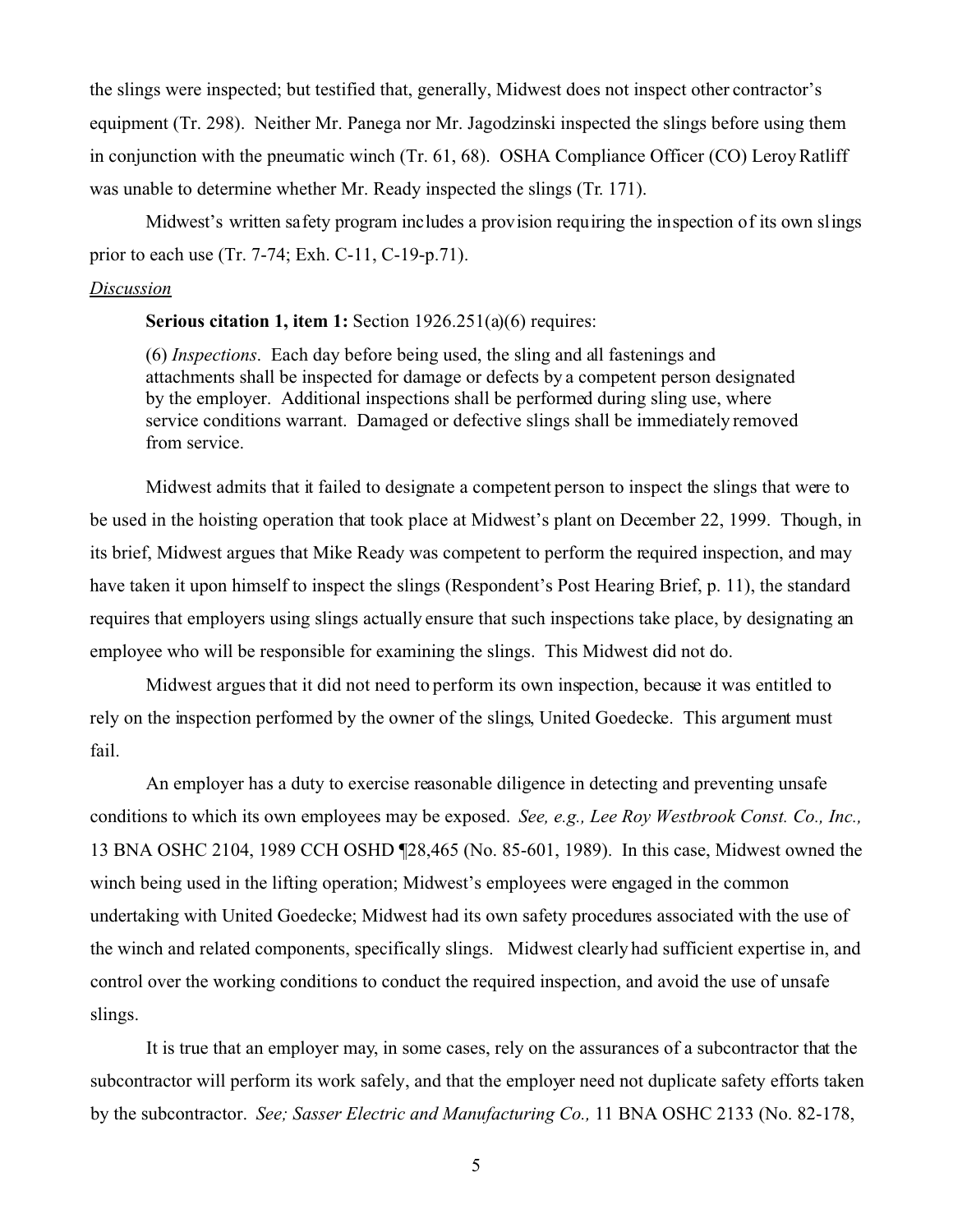1994); *Blount Intl. Ltd. (Blount),* 15 BNA OSHC 1897, 1991-93 CCH OSHD ¶29,854 (No. 89-1394,

1992). An employer may not, however, assume a subcontractor has taken required safety precautions without reasonable inquiry. *Blount, supra.* In this case, Midwest neither sought, nor received assurances about the safety of United Goedecke's equipment. Midwest's representative, Hibler, admitted that he had no idea whether the slings had been inspected prior to their use on December 22.

Because Midwest did not make reasonable inquiries into United Goedecke's safety precautions, or alternatively, fulfill its duty to protect its employees by exercising its own control over the work conditions, the cited violation is affirmed.

**Serious citation 1, item 2:** Section 1926.251(e)(1)(ii) provides:

(e) *Synthetic webbing (nylon, polyester, and polypropylene).* (1) The employer shall have each synthetic web sling marked or coded to show... (ii) Rated capacities for the type of hitch.

**Serious citation 1, item 3:** Section 1926.251(e)(8)(iii) provides:

(8) *Removal from service.* Synthetic web slings shall be immediately removed from service if any of the following conditions are present.. . . (iii) Snags, punctures, tears or cuts;. . ..

For the reasons discussed under item 1, above, items 2 and 3 are also affirmed.

### *Penalty*

A separate penalty of \$2,250.00 was proposed for each of cited violations.

It is well settled that the Commission has wide discretion in the assessment of penalties. The Commission has found that it is appropriate to assess a single penalty for distinct but potentially overlapping violations, and has done so in the past. *See; Miniature Nut and Screw Corp.*, 17 BNA OSHC 1557, 1996 CCH OSHD ¶30,986 (No. 93-2535, 1996), and cases cited therein. These three violations arose because Midwest's maintenance planner assigned Midwest employees to work with United Goedecke without inquiring whether those employees would be using any of Goedecke's equipment and investigating the safety of any such equipment. The defects cited at items 2 and 3 were readily apparent and would have been discovered by the inspection required under the standard cited at item 1. Because of the close relationship of the cited violations, this judge believes that the three items involving the slings should be combined for purposes of assessing a penalty.

CO Ratliff testified that the violations were "serious," in that if one of the cited slings had failed, causing a load to fall, the likely result would have been death or serious physical harm (Tr. 75, 92, 100). Midwest is a large company, employing more than 1,500 employees nationwide (Tr. 83). CO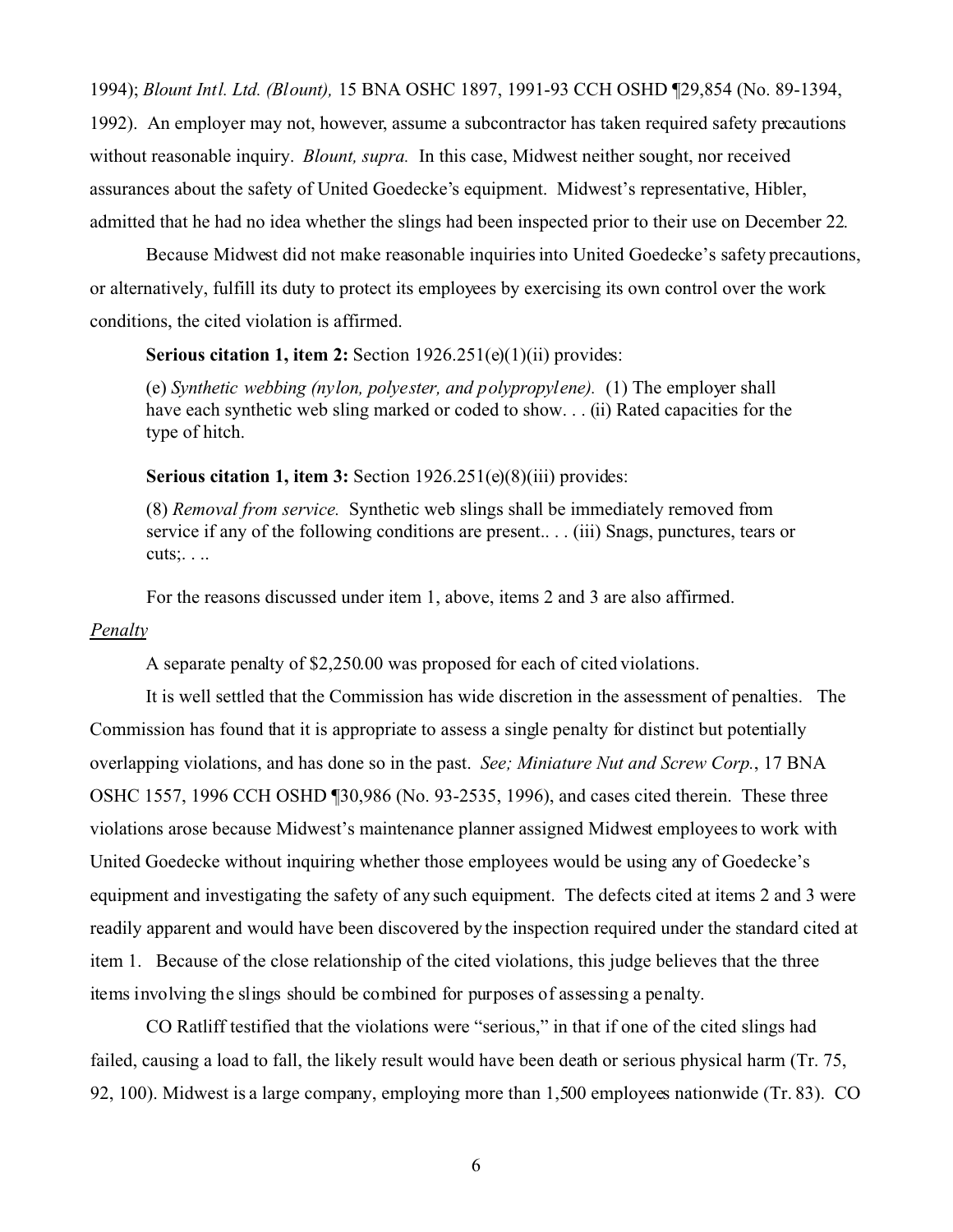Ratliff testified that Midwest received a 10% reduction in the proposed penalties for history, as it had not received any citations within the past three years. Because a "willful" violation was alleged at the same time as the three items at citation 1, no adjustment was made for good faith (Tr. 83).

The cited conditions were properly cited as serious. The gravity of the violation, however, was overstated. Though two employees were exposed to the cited hazard for approximately an hour (Tr. 85, 91, 98), CO Ratliff admitted that the probability of an accident occurring as a result of the violations was small (Tr. 75, 98). Because the I-joists being hoisted weighed only about 100 pounds, the weight of the joists did not exceed even the damaged sling's capacity (Tr. 60, 93-94). This judge finds that the cited violations resulted only in a potential hazard, *i.e.,* there was no danger of them failing because their capacity was exceeded while lifting a load of only 100 pounds, as they were on December 22, 1999. The gravity of the violation, therefore, is extremely low. Moreover, I find that Midwest should have been given credit for good faith, since, as discussed below, none of the alleged violations was shown to be willful.

Where the low gravity of a violation is the overriding factor, a penalty of as little as \$100.00 has been deemed appropriate for a "serious" violation. *Flintco, Inc.,* 16 BNA OSHC 1404, 1993-95 CCH OSHD ¶30,227 (No. 92-1396, 1993); *Orion Construction, Inc.*, 18 BNA OSHC 1867; 1999 CCH OSHD ¶31,896 (No. 98-2014, 1999). A single penalty of \$100.00 will be assessed for citation 1, items 1, 2 and 3.

### **Alleged Violation of §5(a)(1)**

## Willful citation 2, item 1 alleges:

Section 5(a)(1) of the Occupational Safety and Health Act of 1970: The employer did not furnish employment and a place of employment which were free from recognized hazards that were causing or likely to cause death or serious physical harm to employees in that employees were exposed to:

a. On or about December 22, 1999, at the chugger/winch/drum hoist area between boilers numbers 71 and numbers 72, wooden I-Joists (approximately 25 feet long) were lifted from the ground level to the eighth floor in an unsafe manner in that one nylon web sling in a choker hitch configuration was used instead of two slings to lift the I-Joists which were unbalanced horizontal loads. Employees were thereby exposed to injuries associated with falling loads.

Among other methods, feasible methods to correct these hazards are: 1. Use two slings when horizontal loads such as I-Joists are hoisted.

## *Facts*

It is undisputed that a single nylon sling in a choker hitch was used to hoist the cited I-joists.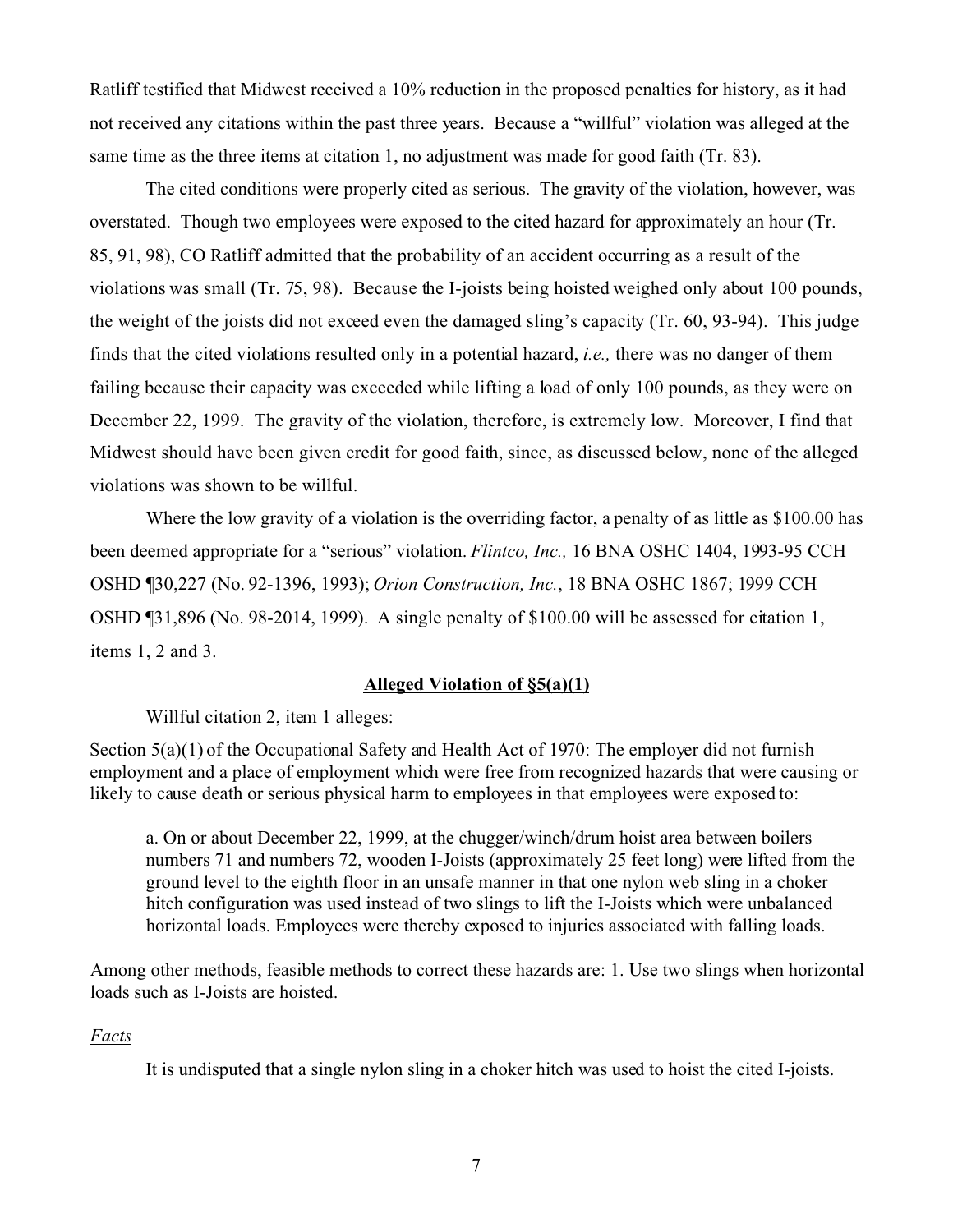Complainant maintains that Midwest had actual knowledge that the single nylon choker constituted a hazard. Complainant introduces ComEd's Safety Rule Book, which was retained by Midwest, and which states at **G-121.03.4 Rigging Loads**: "At least two slings must be used, each terminating at the lifting hook and at the load, when hoisting horizontal loads such as bars, beams, etc." (Tr. 101-02; Exh. C-19, p. 72). In addition, Complainant relies on the testimony of Michael Marunde. Marunde testified that when he learned that his crew had been reassigned to assist United Goedecke on December 22, he went to the chugger bay to ask how long the men would be unavailable (Tr. 206). After speaking briefly to Mike Ready, Marunde looked up at the suspended load, which hung vertically from a single sling in the chugger bay (Tr. 207, 221, 243, 248). Marunde testified that he had some concerns about the load at the time (Tr. 223). Marunde stated that the joist did not seem secure to him (Tr. 242). Marunde, however, had no training in load rigging, whereas he three men working with Goedecke were trained to rig the winch, and routinely ran the winch. Marunde assumed that the members of the hoisting crew knew what they were doing (Tr. 231, 244, 248, 250).

To show industry recognition, Complainant introduced Exhibit 49, a booklet on **Rigging Procedures** put out by the United Brotherhood of Carpenters Apprenticeship and Training Fund of North America. The booklet notes that a single choker hitch "does not provide full 360° contact with the material. Therefore, do not use this hitch on loose material or loads that may slip out of the hitch" (Exh. C-49, p. 1-14). Another industry publication, **Bob's Rigging & Crane Handbook**, states that the single choker hitch forms a noose in the rope that tightens as the load is lifted. . .and should not be used to lift loose bundles from which material can fall or loads that are difficult to balance (Exh. C-51, p. 150). Finally, Complainant relies on a drawing in a handbook called **Scaffolding Introduction**, in which a stick figure is depicted hoisting a beam or pole by hand (Tr. 115; Exh. C-50, p.6-28). The beam is attached at a single point, and is labeled ROPE ATTACHED IN WRONG PLACE. (Exh. C-50, fig. 6-20). A second drawing shows the stick figure hoisting a beam with the ROPE ATTACH ED PROPERLY . In that drawing the hoisting rope is attached to the beam or pole at one end; the rope is run down the length of the load and attached a second time near the other end (Exh. C-50, fig. 6-20).

CO Ratliff acknowledged that obstructions in the chugger bay prevented the hoisting crew from using two slings of equal length to lift the I-joists horizontally, and that because of the space limitations the I-joists had to be lifted in a vertical manner (Tr. 104-05). Nonetheless, CO Ratliff testified that the hoisting crew could have doubled the sling and still had two attachment points, or used two slings of different lengths to ensure that the joist did not slip out of the hitch (Tr. 117).

#### *Discussion*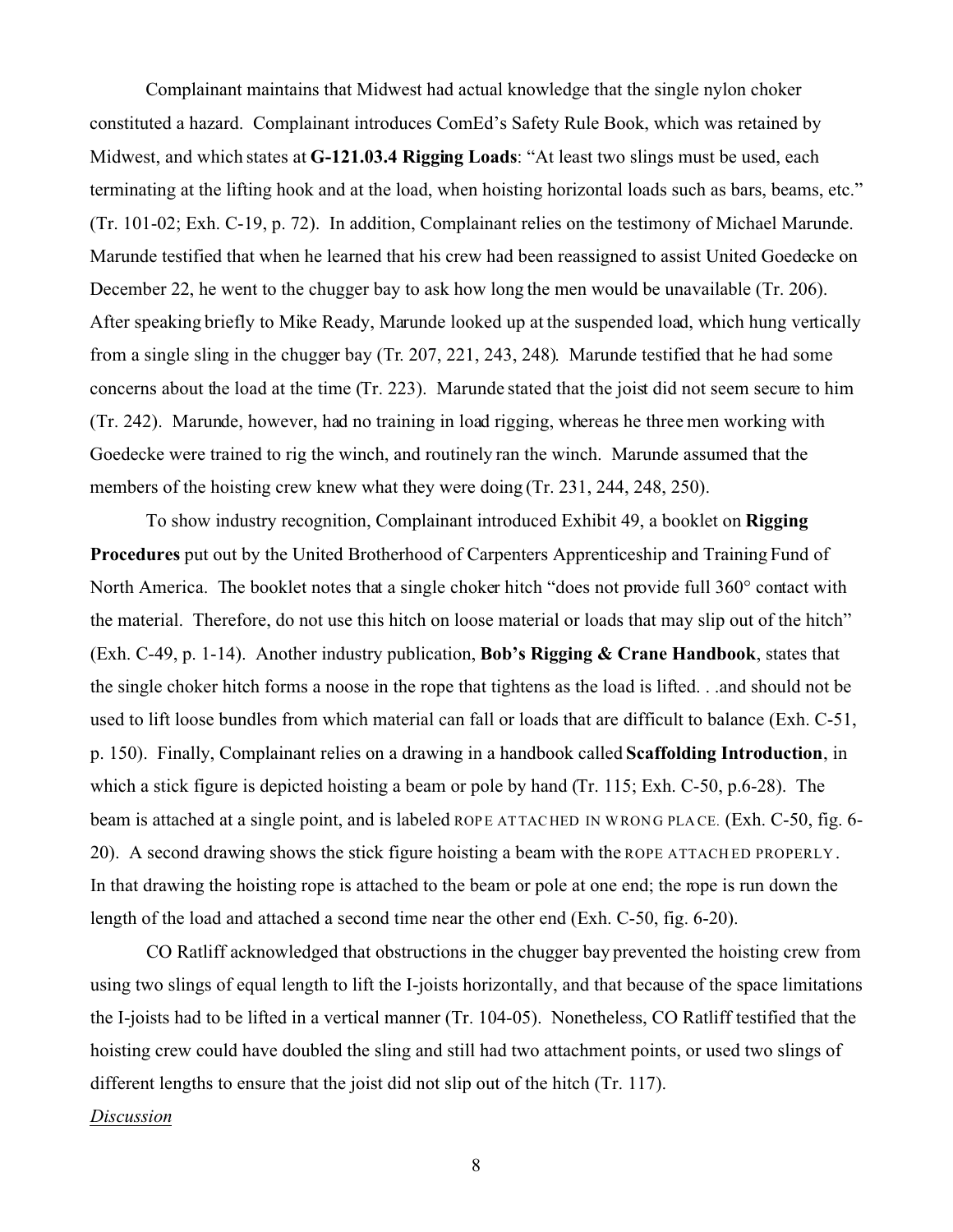In order to prove a violation of section  $5(a)(1)$  of the Act, the Secretary must show that: (1) a condition or activity in the workplace presented a hazard to an employee; (2) the hazard was either actually recognized by the employer, or generally recognized by the employer's industry; (3) the hazard was likely to cause death or serious physical harm; and (4) a feasible means existed to eliminate or materially reduce the hazard. The evidence must show that the employer knew, or with the exercise of reasonable diligence could have known, of the violative conditions. *See, Pelron Corporation*, 12 BNA OSHC 1833, 1986 CCH OSHD ¶27,605 (No. 82-388, 1986); *Tampa Shipyards, Inc.*, 15 BNA OSHC 1533, 1991-93 CCH OSHD ¶29,617 (Nos. 86-360, 86-469, 1992).

In this case, Complainant did not establish that Midwest's use of a single nylon web sling in a choker hitch configuration was recognized as a hazard, either by Midwest in particular, or the construction industry in general. Complainant further failed to show that the use of two slings was a "feasible" means of eliminating or materially reducing the hazard.

As a threshold matter, this judge finds that Midwest's safety rule requiring two slings for hoisting horizontal loads is irrelevant to any determination of Midwest's recognition of a hazard in this case. Midwest's safety handbook sets forth a safe standard operating procedure for hoisting bars and/or beams in a horizontal fashion. The record establishes that because of obstructions in the chugger bay, there was no way to lift a joist as a balanced horizontal load. Where standard operating procedures are infeasible, the general duty clause does not bar an employer from using alternative means to accomplish its work, unless the employer *knows* the alternative means are likely to cause death or serious physical harm.

The alternative means chosen in this case was a single choker hitch. The record establishes that the single choker hitch is a recognized means of rigging some loads for hoisting. The winch operator, Eugene Jagodzinski believed that the choker hitch was a safe method of lifting the joist (Tr. 267). Jagodzinski testified that he had previously been involved in a similar operation, in which a single sling was used to lower planks inside a condenser (Tr. 263). In that case the planks were lowered in a vertical manner without incident (Tr. 263). Michael Marunde had no experience with the chugger/winch, and knew nothing about rigging. He was not involved in the hoisting operation, and his assumption that the A-mechanics and the Goedecke were performing their work safely was not unreasonable. Marunde's passing thoughts about the safety of the rigging are insufficient to establish that Midwest's actually knew that the single choker hitch was an unsafe method of hoisting I-joists. Complainant has not shown that the cited hazard was actually recognized by Midwest.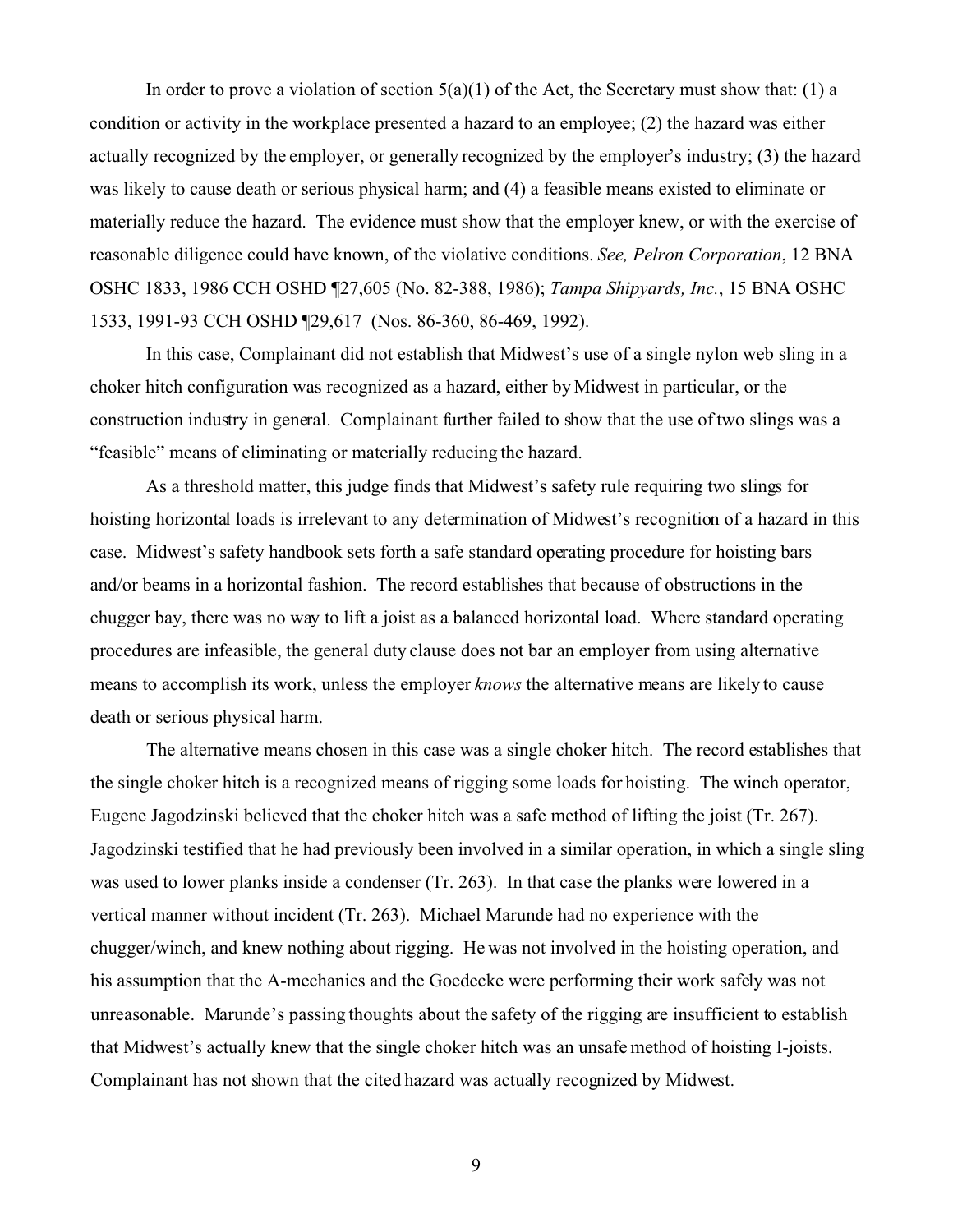In retrospect, it is clear that the rigging method used in the cited circumstances was inadequate. However, based on the materials presented at the hearing this judge cannot determine whether, prior to this accident, the construction industry recognized that the use of a single choker hitch under those conditions was hazardous. The documentary evidence is, at best, ambiguous. The industry literature introduced by Complainant warns against use of the hitch for loose loads, loads "that may slip out of the hitch," or "loads that are difficult to balance." Those terms are not defined, however, and it is not clear from the examples provided, *i.e.,* long loose bundles, circular pipes (Exh. C-51, p. 150), whether a single choker hitch can safely be used to vertically hoist an irregularly shaped I-joist. Nor can this judge rely on the testimony of CO Ratliff to establish industry practice. Ratliff, an industrial hygienist with a degree in chemistry (Tr. 24-25), was not shown to have any expertise in construction or rigging. Moreover, Ratliff's abatement suggestions were at odds with the very materials the Secretary introduced to prove hazard recognition, as discussed below. This judge accords Ratliff's testimony little weight. The Secretary has not shown that the cited hazard was generally recognized in the construction industry.

Finally, Complainant failed to show that the use of two slings was "feasible," *i.e.,* was a safety measure recognized by "knowledgeable persons familiar with the industry" as necessary under the particular circumstances that existed at Midwest's work site. *See, Cerro Metal Products Division, Marmon Group, Inc.*12 BNA OSHC 1821, 1986 CCH OSHD ¶27,579 (No. 78-5159, 1986).

As noted above, CO Ratliff was not shown to have any particular expertise in construction in general, or in rigging in particular; nonetheless, he was Complainant's only witness in this matter. Ratliff agreed that two slings of equal length could not have been used in the chugger bay, but suggested that Midwest could have doubled the sling and attached both ends to the joist. This procedure would have required Midwest to run the sling over the winch hook. Alternatively, Ratliff suggested the crew use two slings of different lengths. According to Ratliff, either scenario would provide two attachment points, but allow the joist to be lifted vertically. Complainant's documentary evidence, however, specifically warns against or flatly prohibits the alternative means advocated by CO Ratliff. Midwest's safety rules prohibit lifting a beam or bar using a single sling attached at two points and "riding" over the hook (Exh. C-19, p. 72). **Rigging Procedures** states in a "**Safety Note:** Choker hitches that form an angle of less than 45° are not recommended (Exh. C-49, p. 1-15). **Bob's Rigging & Crane Handbook**, cautions that if the double choker hitch is appropriate only if the supporting legs are equal in length. (Exh. C-51, p. 150).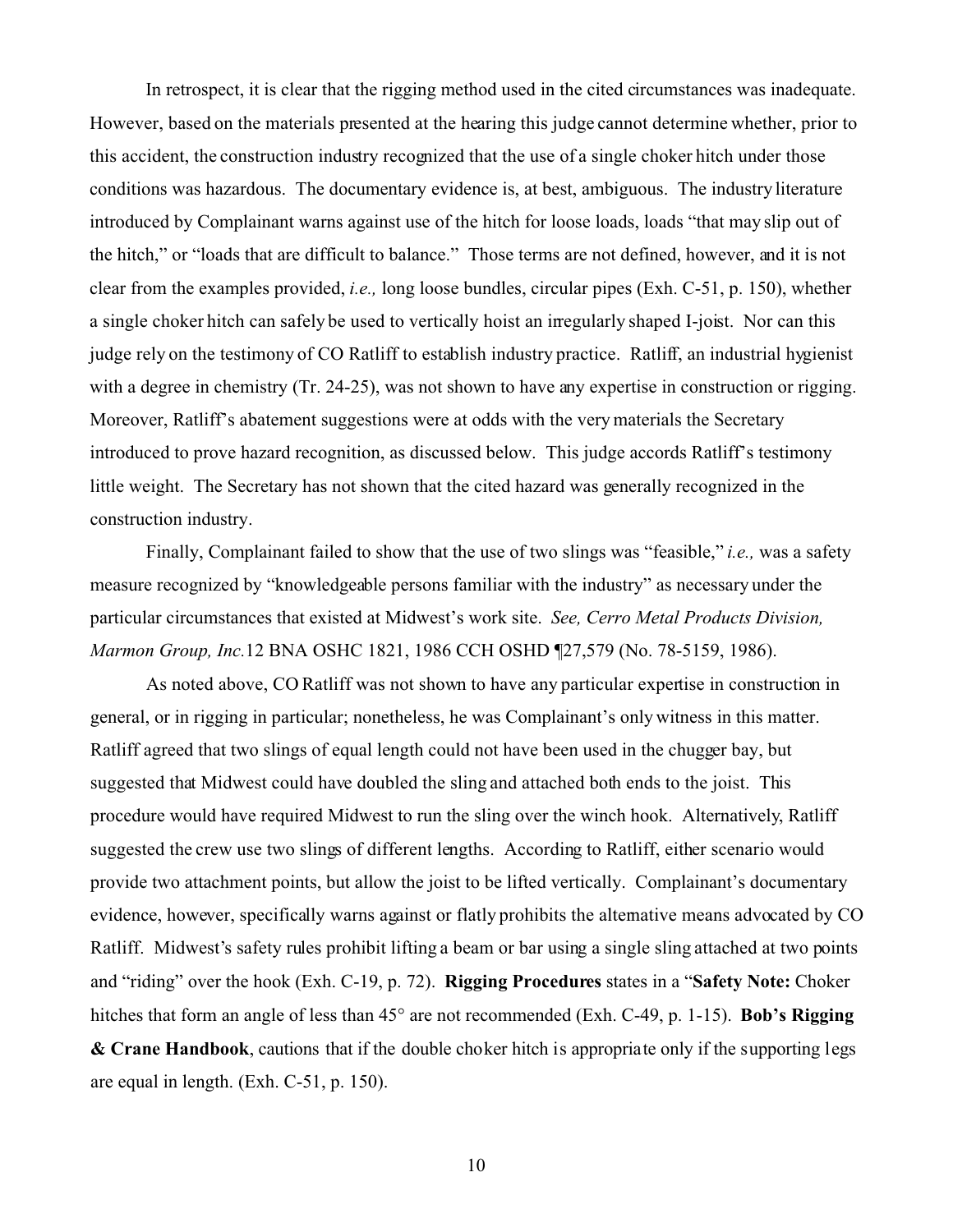The sole instance in which Complainant's materials show a long object being correctly hoisted in a vertical fashion involves a pipe or bar, lifted manually and secured with a single rope tied off in two places. That diagram is found in a **Scaffolding Introduction** handbook (Tr. 115; Exh. C-50, fig. 6-20, p.6-28). Complainant introduced no testimony from which this judge might conclude that fig. 6- 20 is recognized as applicable to mechanical hoisting, or constitutes a feasible alternative to the single choker hitch when using a winch and nylon web slings to lift beams or joists.

The occurrence of the December 22 accident, which is the subject of this matter, shows that Midwest's hoisting operation was, in fact, hazardous. The Secretary, however, failed to carry her burden of proof in regard to the allegations contained in citation 2, item 1. Complainant showed neither that the cited hazard was recognized as that term is defined in the case law, nor that the means of abatement set forth were recognized in Midwest's industry as necessary safety precautions. Accordingly, citation 2, item 1 must be vacated.

## **Alleged Violation of §1926.553(a)(4)**

On April 12, 2001, this judge granted Complainant's motion to amend willful citation 2, item 2. As amended, the citation alleges:

29 CFR 1926.553(a)(4): All base-mounted drum hoists in use did not meet the applicable requirements for design, construction, installation, testing, inspection, maintenance, and operations, as prescribed by the manufacturer:

a. At a chugger/winch/drum hoist between number 71 and number 72 boilers- On or about December 22, 1999, the winch operator responsible for lifting I-Joists (25 feet) from the ground floor to the eighth floor did not follow the instructions and meet the requirements as prescribed by the manufacturer, in that the winch had not been inspected prior to being used, the operator lifted loads without having a thorough understanding of the proper methods for hitching loads, and loads were carried over people including the winch operator. Employees were thereby exposed to injuries associated with falling loads.

The cited standard provides:

All base mounted drum hoists in use shall meet the applicable requirements for design, construction, installation, testing, inspection, maintenance, and operations, as prescribed by the manufacturer.

### *Discussion*

**Winch had not been inspected prior to being used.** The Parts Bulletin from the manufacturer, Ingersol Rand, establishes the required inspection, maintenance, and operating procedures for the chugger (Exh. C-12). The manual states that "[r]egular inspection procedures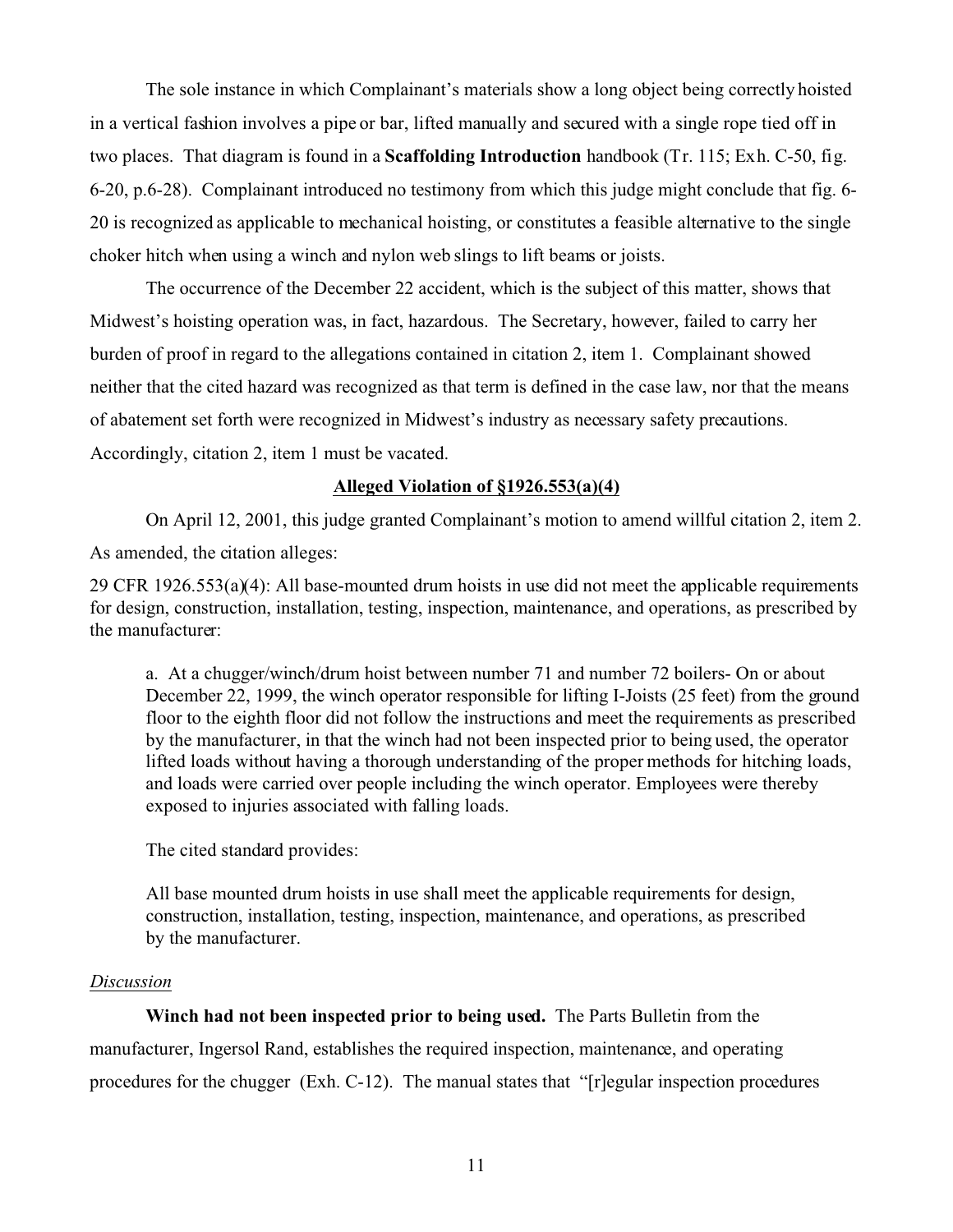should be set up, rigidly adhered to and recorded by or under direction of a qualified person" (Exh. C-12, p. 1).

CO Ratliff testified that Midwest's records showed that the cited chugger/winch had last been sent out for inspection in 1995 (Tr. 132). Midwest's maintenance planner, Hibler, confirmed Ratliff's testimony; because the winch wasn't used very often, it was sent out, rather than being inspected in house. The last inspection was in 1995 (Tr. 299). Upon his inspection of the winch, CO Ratliff found no defects other than an improperly loaded wire rope (Tr. 173). Ratliff did not believe that the defect significantly affected the safety of the winch (Tr. 173).

The record establishes that there had been no thorough inspection of the cited winch/chugger since 1995. Under no circumstances can four years be considered a regular interval. The winch was not inspected in accordance with manufacturer's specifications. This portion of the citation has been established.

**Operator did not understand the proper methods for hitching loads.** The Parts Bulletin requires that the winch operator "must thoroughly understand proper methods of hitching loads" (Exh. C-12, p. 1). Complainant introduced no evidence regarding Jagodzinski's, understanding of proper hoisting techniques. Complainant relies entirely on Jagodzinski's knowledge that a single sling was being used to hoist the I-joists on December 22 (Complainant's Post-hearing Brief, p. 24).

As discussed above, Complainant failed to show, by a preponderance of the evidence, that use of a single choker hitch constituted a recognized hazard. Therefore, Jagodzinski's failure to recognize that the use of the single choker was hazardous cannot, in itself, establish that Jagodzinski did not understand proper methods for hitching loads. In the absence of any other evidence of Jagodzinski's knowledge, this portion of the citation cannot be sustained.

**Loads were carried over people**. The winch's operating instructions state, *inter alia*, "4. Always stand clear of the load", and "6. Never carry loads over people" (Tr. 133; Exh. C-12, p.2).

Jagodzinski testified that he thought Mike Ready was standing outside the chugger bay as he signaled him (Tr. 261). Marunde testified that neither he nor Ready were standing directly under the suspended load during their conversation (Tr. 238). Hibler, who walked by the chugger bay during the lift, also testified that Ready was not standing directly under the load when he glanced over (Tr. 304- 05).

CO Ratliff testified, however, that piping in the chugger bay partially obscures the chugger operator's view of the ground floor (Tr. 54; Exh. C-29, C-30). According to CO Ratliff, Mike Ready had to stand in the zone of danger beneath the chugger's load in order to be seen by Mr. Jagodzinski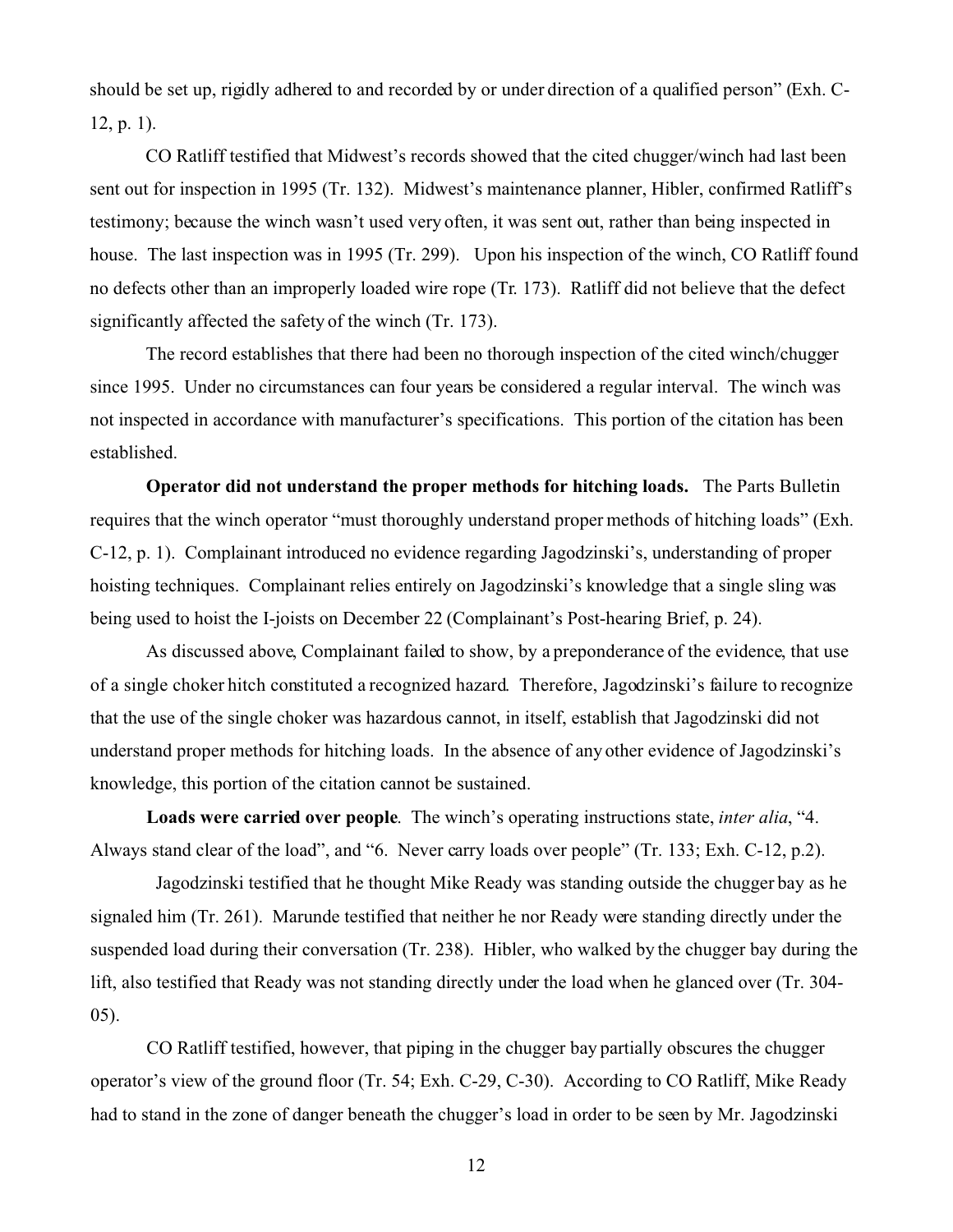(Tr. 54-55; Exh. C-29, C-30). United Goedecke workers told Ratliff that they observed Ready working under the suspended load (Tr. 53-54). Ratliff's accident investigation showed that Ready was struck, in the chugger bay, by a downward blow from the truss (Tr. 50, 54; Exh. C-26, C-27). Jagodzinski admitted that Ready was found in the chugger bay after he was struck (Tr. 261, 276).

CO Ratliff also testified that Jagodzinski was exposed to the danger of falling loads while operating the chugger (Tr. 56-57). The chugger platform extends into the chugger bay itself; there is no barrier or shield above the operator to protect him from falling loads (Tr. 57; Exh. R-9). Jagodzinski stated that there were a "couple of pipes" above his head in the chugger bay, but admitted that the pipes would not completely prevent a load falling down the chugger bay from striking him (Tr. 275, 278).

Both William Hibler and Michael Marunde, supervisory personnel with Midwest, were aware of the hoisting operation in the chugger bay. The record establishes that because of the nature of the December 22 operation, it was foreseeable that Mike Ready would step out into the bay to be seen signaling and that Ready would be standing under the load at some point. The evidence shows that Ready was, in fact, standing under the load when a joist fell, striking and killing him.

This judge finds that Midwest should, with the exercise of reasonable diligence, have been aware that Ready was, or would likely be standing in the zone of danger under the suspended chugger load while performing his assigned duties. The Secretary established the cited violation. *Willful* 

During the March 7, 2001 hearing, the willful characterization of this violation was stricken (Tr. 342). Complainant moved for reconsideration of the dismissal, and the motion was granted. Having reconsidered the matter, this judge finds that the Secretary did not prove that the cited violations were willful.

The Commission has defined a willful violation as one "committed with intentional, knowing or voluntary disregard for the requirements of the Act or with plain indifference to employee safety." *Valdak Corp.*, 17 BNA OSHC 1135, 1136, 1993-95 CCH OSHD ¶30,759, p. 42,740 (No. 93-239, 1995), *aff'd,* 73 F.3d 1466 (8th Cir. 1996). Under Commission precedent, it is not enough for the Secretary to show that an employer was aware of the conduct or conditions that constitute the alleged violation; such evidence is already necessary to establish any violation. The Secretary must differentiate a willful violation by showing that the employer had a heightened awareness of the illegality of the violative conduct or conditions, and by demonstrating that the employer consciously disregarded OSHA regulations, or was plainly indifferent to the safety of its employees. *Propellex*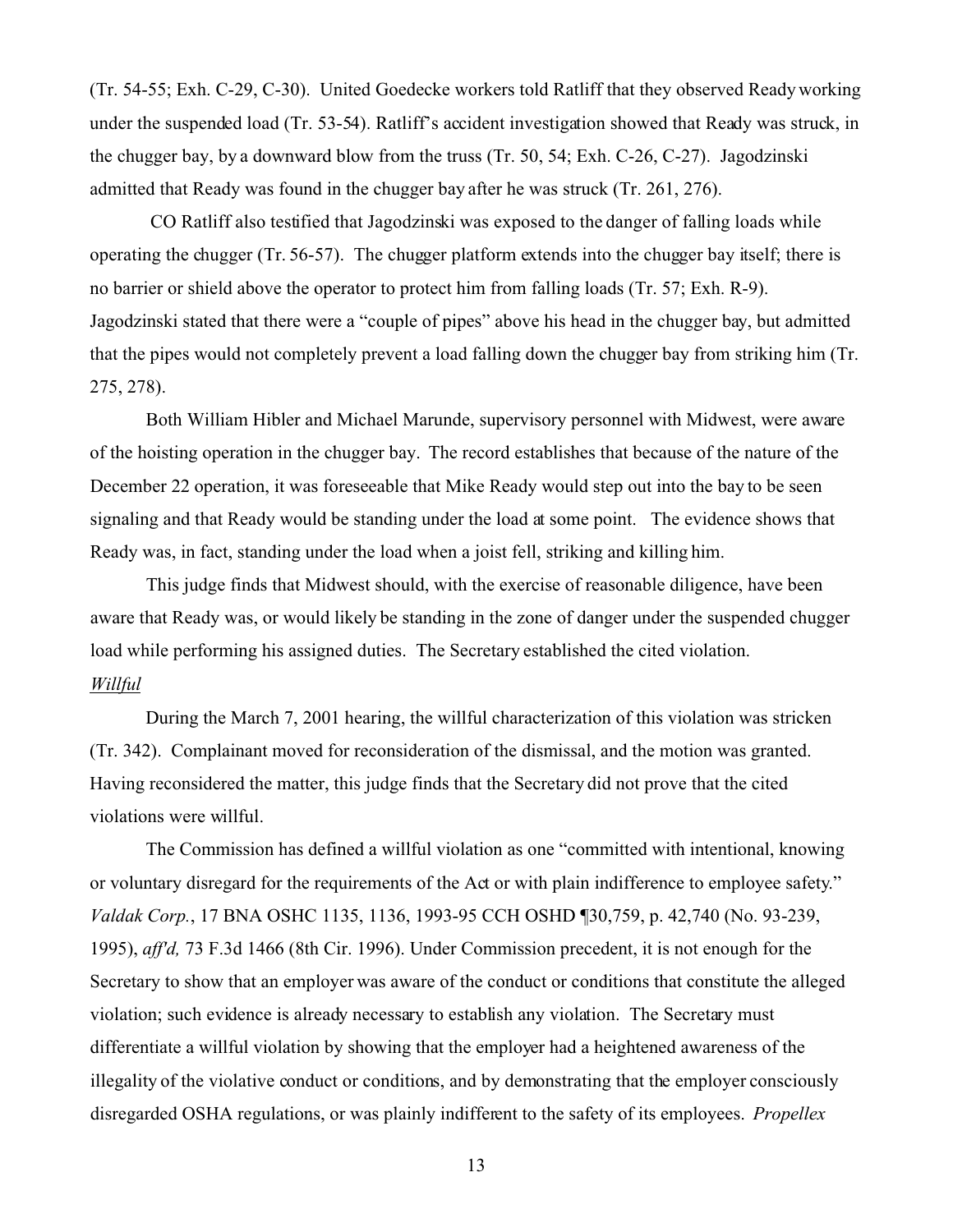*Corporation (Propellex),* 18 BNA OSHD 1677, 1999 CCH OSHD ¶31,792 (No. 96-0265, 1999), *citing, Hern Iron Works*, 16 BNA OSHC 1206, 1214, 1993-95 CCH OSHD ¶30,046, p. 41,256-57 (No. 89-433, 1993).

In *Propellex*, the Commission noted that the Secretary must show that the employer was actually aware, at the time of the violative act, that the violative conduct or condition was unlawful, or that it possessed a state of mind such that if it were informed of the unlawful nature of the conduct, it would not care, citing *Johnson Controls*, 16 BNA OSHC 1048,1051, 1993-95 CCH OSHD ¶30,018, p. 41,142 (No. 90-2179, 1993). The Commission went on to provide examples of an employer's heightened awareness, listing cases where an employer was previously cited for violations of the standards in question, or was otherwise made aware of the requirements of the standards, and so was actually on notice that violative conditions existed. *Propellex, supra.* 

As a threshold matter, this judge notes that Midwest was shown only to have constructive, rather than actual, knowledge of the cited violation(s).

**Winch had not been inspected prior to being used.** As noted, Midwest admits that Hibler failed to set up a regular inspection schedule for the winch as is required in the bulletin (Tr. 145; Complainant's brief, p. 22-26). The record establishes that Hibler should have been aware of the violation, in that he was somewhat familiar with the Parts Bulletin, and had read it back in 1995 when he sent the winch out for repairs (Tr. 145).

Hibler may have been careless in his reading of the manual's requirements, and in his failure to formulate a regular, documented inspection plan for the winch; however, this judge cannot find that a single reading of the bulletin gave Hibler a "heightened awareness" of his responsibilities in regard to the winch. There is no reason to believe Hibler knew that his failure to follow the directives contained in the Parts Bulletin constituted an OSHA violation. Moreover there is no reason to believe that if he had known, he would not have cared. At no point did Hibler indicate that he considered, but rejected the idea of scheduling periodic inspections. There is there no evidence that Hibler recognized that his failure to adhere to the specifics of the Parts Bulletin would endanger employee safety, but did not care. CO Ratliff admitted that the condition of the winch was not hazardous, despite the absence of regular inspections. The facts do not establish either Hibler's heightened awareness of the illegality of his actions, or his indifference to employee safety.

**Loads were carried over people**. Complainant did not introduce any evidence showing that Midwest's supervisory personnel actually knew that Ready was or would be working under loads being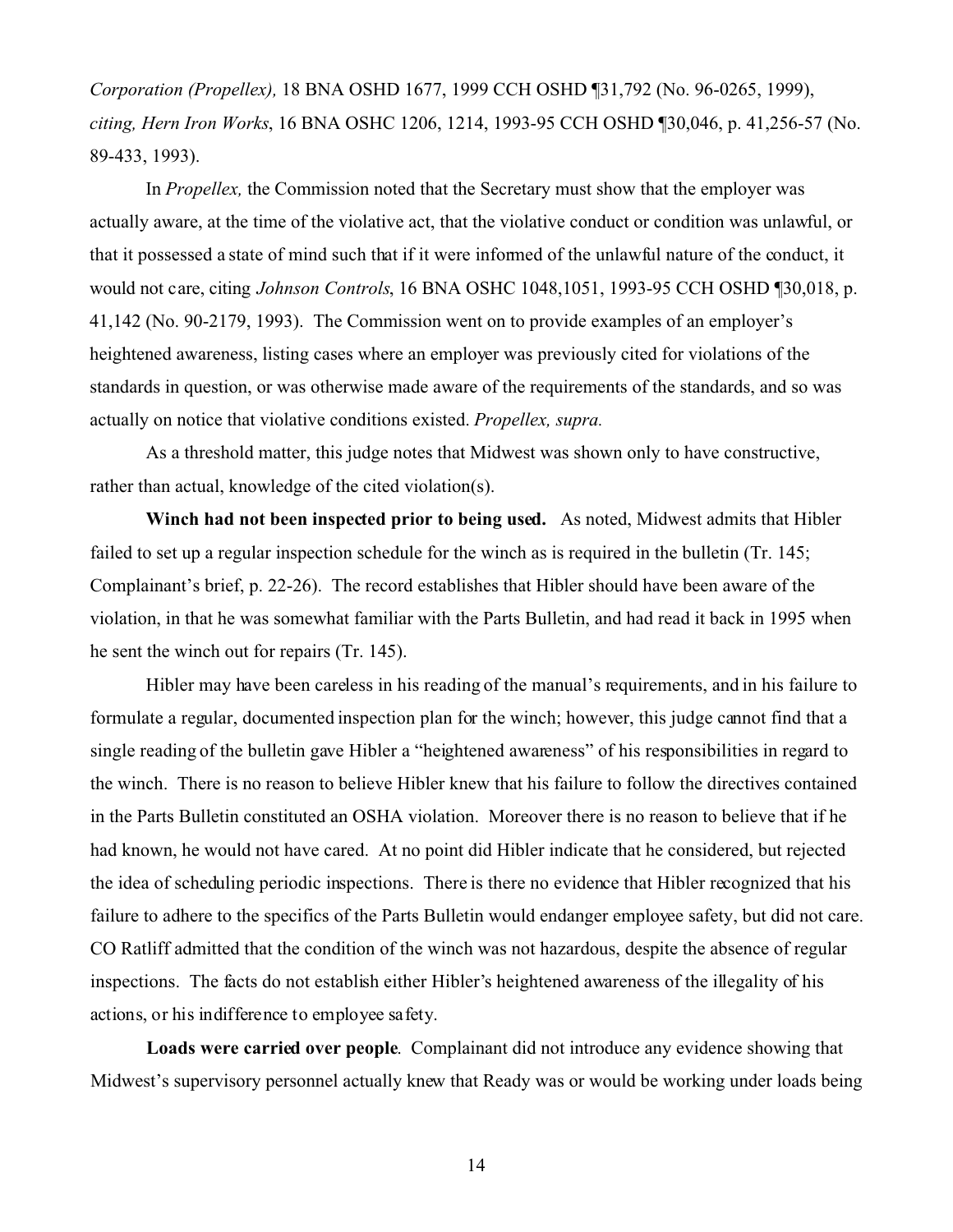hoisted. It was not shown that either Marunde nor Hibler intended for Ready to stand under the load (Tr. 239, 303). Complainant established only Midwest's constructive knowledge of this violation.

To establish willfulness, Complainant relies solely on Hibler's failure to provide the winch operators with a copy of Ingersol Rand's Parts Bulletin. Hibler's failure to provide the bulletin in this case had no repercussions. Midwest's safety handbook also prohibits standing under loads (Tr. 182; Exh. C-19, p. 63). Each of Midwest's employees had a copy of the handbook (Tr. 182). Jagodzinski testified that he knew that both he and Mr. Ready knew that they should not stand underneath the winch load (Tr. 266-67).

Because Midwest already had a rule prohibiting the cited conduct, and because the Secretary failed to establish that Midwest had any actual knowledge that the cited employee was violating the work rule, this judge cannot find that Midwest had a heightened awareness of the violative conditions, or was indifferent to employee safety.

## *Penalty*

A penalty of \$63,000.00 was proposed, based on this item's willful characterization. OSHA's normal procedure is to multiply the gravity based penalty by a factor of ten for a willful violation. This would indicate that the gravity based penalty for this item was \$6,300.00. Since the violation was deemed willful, no credit was given for good faith.

The cited violation was shown to be serious in nature. Because Mr. Ready's death was attributable to his position under the winch's load, the gravity of the violation was high. This judge finds that credit for good faith should be accorded, inasmuch as Midwest had owned the facility for only seven days prior to the accident, and had no opportunity to familiarize itself with ComEd's safety program, or to update employee training.

Taking into account the relevant factors, this judge finds that a penalty of \$5,000.00 is appropriate.

### **Alleged Violation of §1910.1001** *et seq.*

### **Other than serious citation 3, item 1** alleges:

29 CFR 1910.1001(j)(2)(i): Building and facility owners did not determine the presence, location, and quantity of asbestos-containing material (ACM) and/or presumed asbestos containing material (PACM) at the work site:

a. On or about December 22, 1999, on the second floor at the chugger (or winch) operating platform between the boilers, material that contained 10% asbestos was on the floor, and the employer had not determined the location and quantities of ACM at the work site.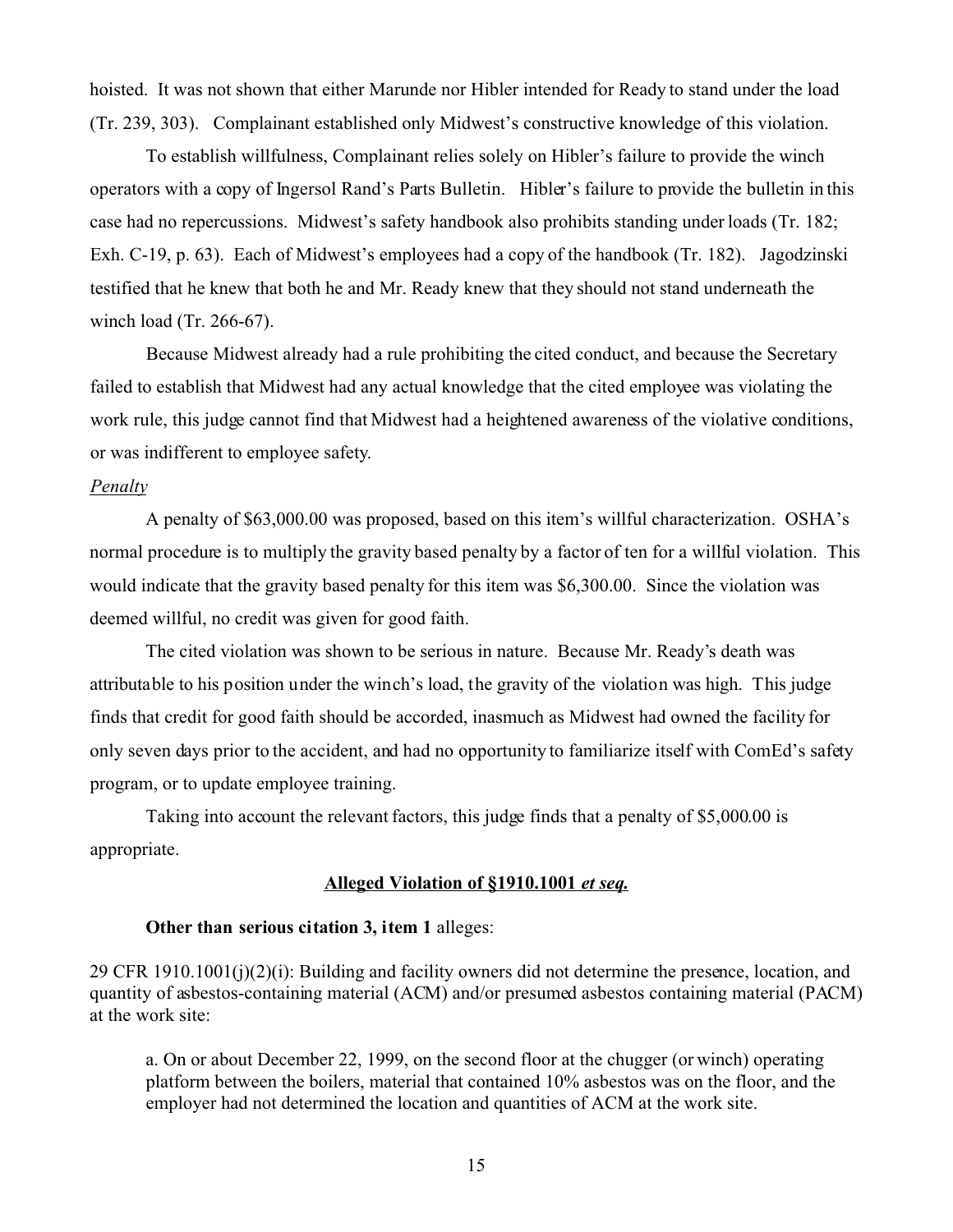## **Other than serious citation 3, item 2** alleges:

29 CFR 1910.1001(j)(4)(i): Warning labels were not affixed to all raw materials, mixtures, scrap, waste, debris, and other products containing asbestos, tremolite, anthophyllite, or actinolite fibers, or to their containers:

a. On or about December 22, 1999, on the second floor at the chugger (or winch) operating platform between the boilers, material on the platform Door contained 10% asbestos and a warning label was not affixed to it.

## **Other than serious citation 3, item 3** alleges:

29 CFR 1910.1001(k)(1): All surfaces were not maintained as free as practicable of accumulations of dusts and waste containing asbestos, tremolite, anthophyllite, or actinolite:

a. On or about December 22, 1999, on the second floor at the chugger (winch) operating platform between the boilers, material contained 10% asbestos was on the floor of the platform.

## *Facts*

CO Ratliff testified that, during the course of his investigation, he noticed a single piece of insulation in plain view on the chugger platform (Tr. 147-48). Michael Marunde confirmed that Midwest was engaged in insulation clean-up on December 22, 1999 (Tr. 227). Moreover, Midwest stipulated that, upon testing, the insulation was found to contain 10% asbestos (Tr. 26, 146).

Ratliff admitted, however, that he did not know where the piece of insulation came from, how long it had been on the chugger platform, and was unable to determine whether Midwest could, with the exercise of reasonable diligence, have known of the presence of this material on the second floor (Tr. 152, 155). Marunde was involved in cleaning up bales of old asbestos insulation on the  $6<sup>th</sup>$  through the 9<sup>th</sup> or 10<sup>th</sup> floors in the 81-82 boiler area (Tr. 227, 250-51).

After removing a sample, Ratliff left the insulation on the chugger platform; he admitted he did not know how the remainder of the insulation was eventually disposed of (Tr. 156).

## *Discussion*

## **Other than serious citation 3, item 1:** Section 1910.1001(j)(2)(i) provides:

Building and facility owners shall determine the presence, location, and quantity of ACM and/or PACM at the work site. Employers and building and facility owners shall exercise due diligence in complying with these requirements to inform employers and employees about the presence and location of ACM and PACM.

The record establishes: 1) that asbestos clean up was taking place in the 81-82 boiler area on December 22; and 2) that during CO Ratliff's inspection of the second floor chugger platform at 71-72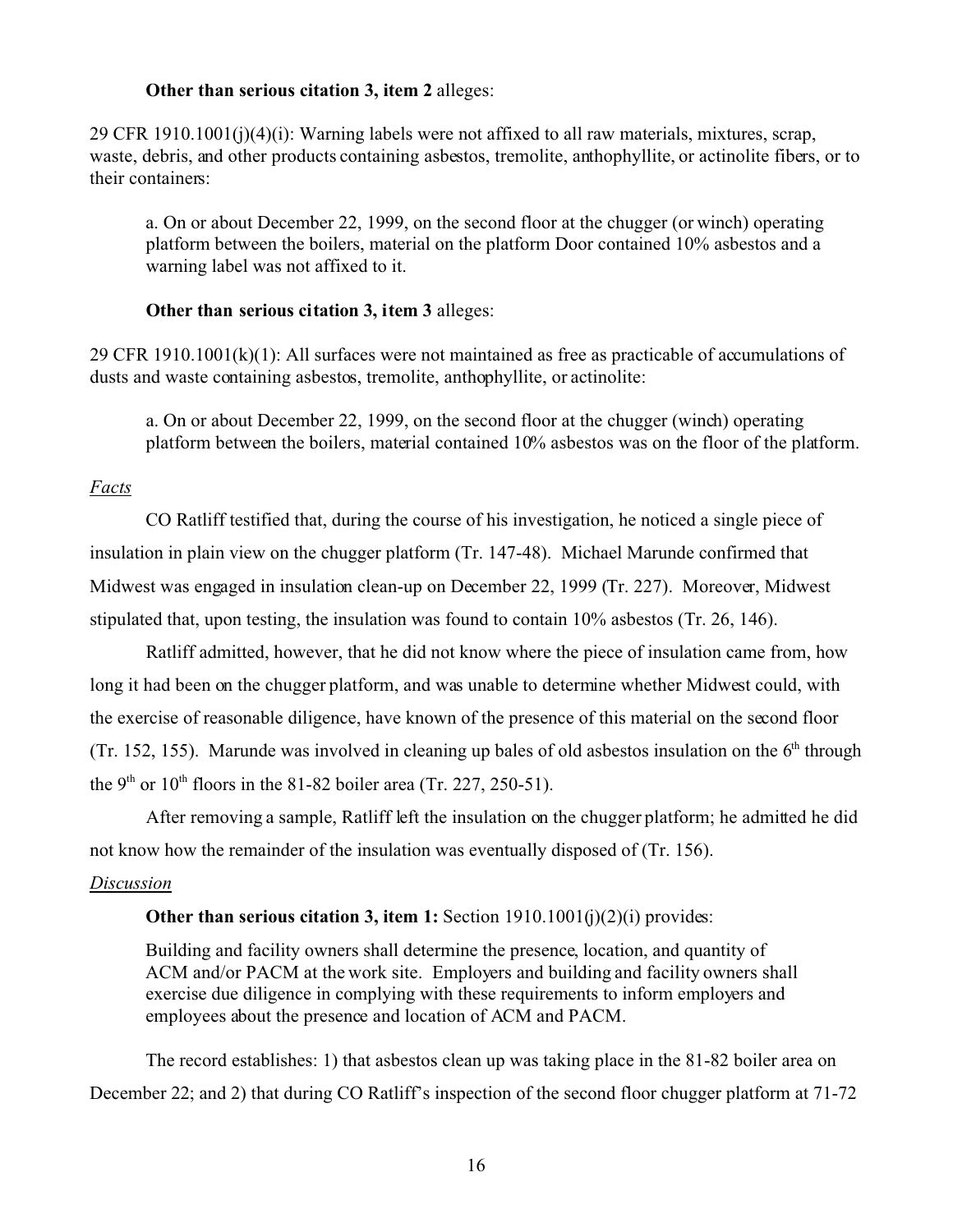boiler area, he found a single piece of insulation. The record is devoid of any evidence that Midwest failed to exercise due diligence in determining the presence, location and quantity of ACM and or PACM at the Joliet plant. Complainant introduced no evidence about Midwest's asbestos removal plan, or how it was implemented. The CO had no idea how the single piece of asbestos insulation came to be so far from the clean-up area. This judge cannot find, from the bare fact that asbestos containing insulation was being removed from other areas of the plant, that Midwest should have been alert to the possibility of a single piece of asbestos insulation turning up on the second floor chugger platform. The CO himself admitted he did not know how long the insulation had been on the platform, and could not determine whether, with the exercise of due diligence, Midwest could have known of the presence of the material.

In its brief, Complainant reiterates the Secretary's belief that "a demonstration of actual or constructive employer knowledge is not properly an element of her *prima facie* case." The Secretary's position would impose strict liability on employers, and has long been rejected. It is well established Commission precedent that in order to prove a violation of section  $5(a)(2)$  of the Act, the Secretary must show by a preponderance of the evidence that the cited employer either knew or could have known of the cited condition with the exercise of reasonable diligence. *See, e.g., Walker Towing Corp.*, 14 BNA OSHC 2072, 2074, 1991-93 CCH OSHD ¶29239, p.39,157 (No. 87-1359, 1991). Because Complainant failed to show that Midwest had either actual or constructive knowledge of the presence of the AMC on the chugger platform, this item is vacated.

### **Other than serious citation 3, item 2:** Section 1910.1001(j)(4)(i) provides:

Warning labels shall be affixed to all raw materials, mixtures, scrap, waste, debris, and other products containing asbestos fibers or to their contains. . ..

#### **Other than serious citation 3, item 3:** Section 1910.1001(k)(1) provides:

All surfaces shall be maintained as free as practicable of ACM waste and debris and accompanying dust.

For the reasons set forth under item 1 above, other than serious citation 3, items 2 and 3 are also vacated.